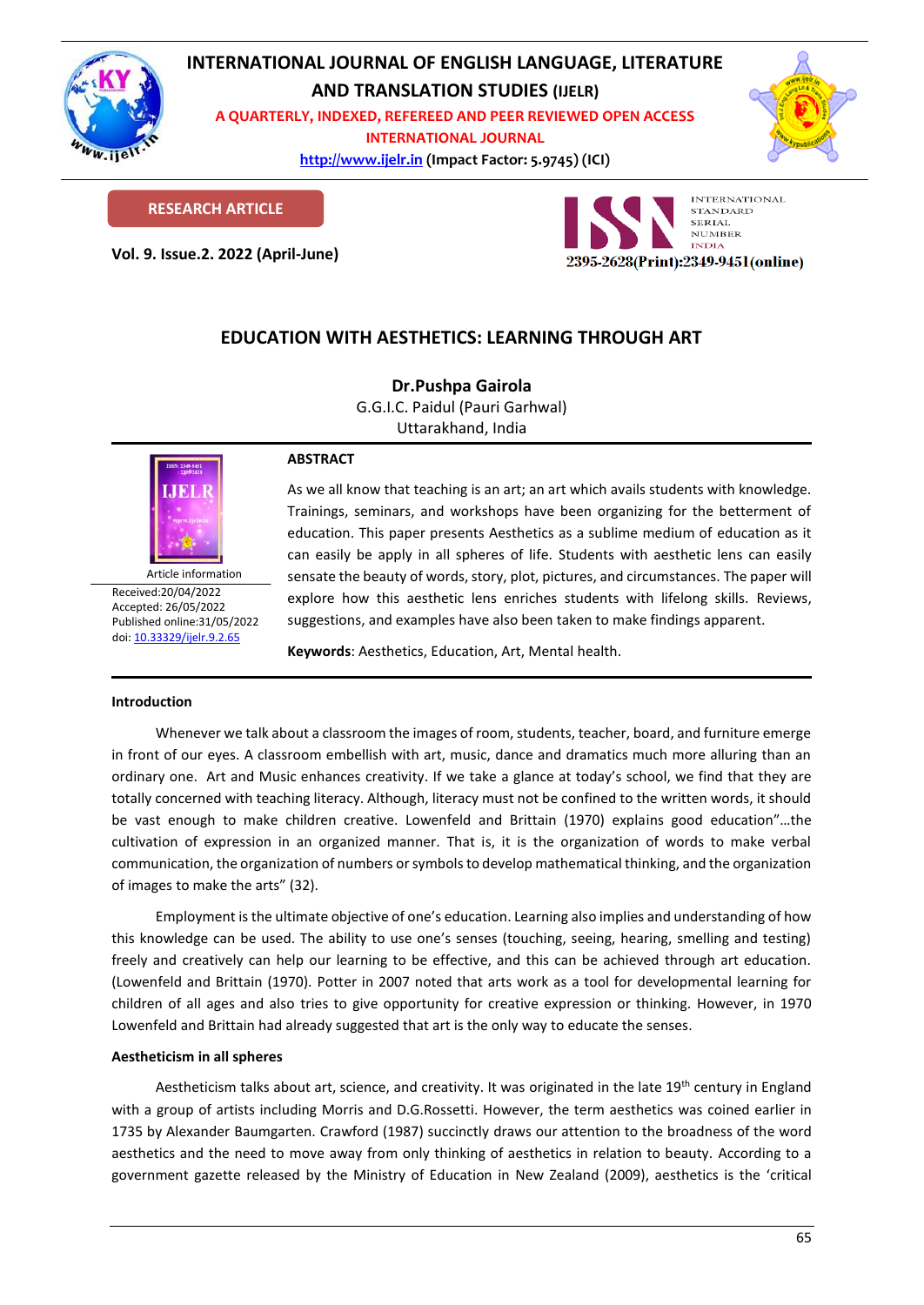evaluation of a piece of art' and 'an appreciation of pleasant and special sensory experiences (usually, visual, aural and tactical' implying that to critically evaluate an experience as pleasant or unpleasant judgment is necessary. Zangwill (2014) also brings in the notion of aesthetic judgment that uses the term aesthetics not only in relation to beauty but to that which also lacks beauty. Thus, the word aesthetics has the ability to recapture its foundation 'pertaining to sensory contemplation and its objects' (Sparshott. 1982).

### **Learning through aesthetics**

Wade and Yarbrough (1996:64) have given the theory of reflection in which he says that the teachers should think about their strategies and make all the necessary adjustments. He says:

As we reflect we discover the links between different aspects of our life experience. Past experiences are reconsidered in light of new information. Reflection allows us to draw conclusions about our past experience and develop new insights that we can apply to our future activities.

Ron Swartz (The Head of Education in Western Cape) also supported quality education. However, thinking about quality education with a large class size is quite implausible. Bates (2000) in support of art education adds:Art education has the power to develop multiple forms of literacy, encourage multiple solutions to problems and promote multiple forms of intelligence.

Earlier in 2005, De Cueller tried to augment art's confined area:

The century has transformed the entire planet from a finite world of certainties to an infinite world of questioning and doubt. So if ever there was a need to stimulate creative imagination and initiative on the part of individuals, communities and whole societies that time is now. The notion of creativity can no longer be restricted to the arts; it must be applied across the full spectrum of human problem solving.

Margaret Naumberg defines art as a means of good mental health as it relieves students of stress. She says:

To the child experiencing stress under the rigors of growing up and in the confines of the school, the visual arts could serve as a form of release. Art could, if use intelligently, contribute to the mental health of the child by giving him an opportunity to alleviate those tensions and communicate those meanings that he could not articulate in discursive language. Art in the schools could be a type of therapy, a preventive medicine that contributes to the psychological comfort of the child. (Pappas, 1970, p 21)

Ramdhani, J. & Ramsaroop, S. (2015) conducted research on 'Aesthetics in education'. In their findings, 45% of students fascinated towards group discussion or group study or group work, 35% of students preferred the whole class discussion method at lectures, 13 % of students found art, drama-dramatics, demonstrations, experiments and games to be the most alluring of teaching strategies. Only 7% of students were in favor of questioning as a teaching strategy.

They (Ramdhani, J. & Ramsaroop, S.) further add:

The students indicated that they learnt better from other students as it was sometimes difficult to understand certain difficult concepts when taught by the lecturer. Concepts which are sometimes taught by the lecturer in abstract language are explained by students in everyday language.

Moreover, they also suggested that media can also help as an aid to make students focused on their learning outcomes through augmentation, discussion, and questioning.

### **Conclusion**

Thus, in a nutshell it can be said that students enriched with aesthetic sense will be more focused on lectures or discussions. Many steps have also been taken by state and central government to make children creative in every sphere of life. For instance, smart classes embellish with smart T.V and modern equipments have been started; trainings, seminars, and workshops have also been organizing by government authorities to train teachers to educate children through smart classes.